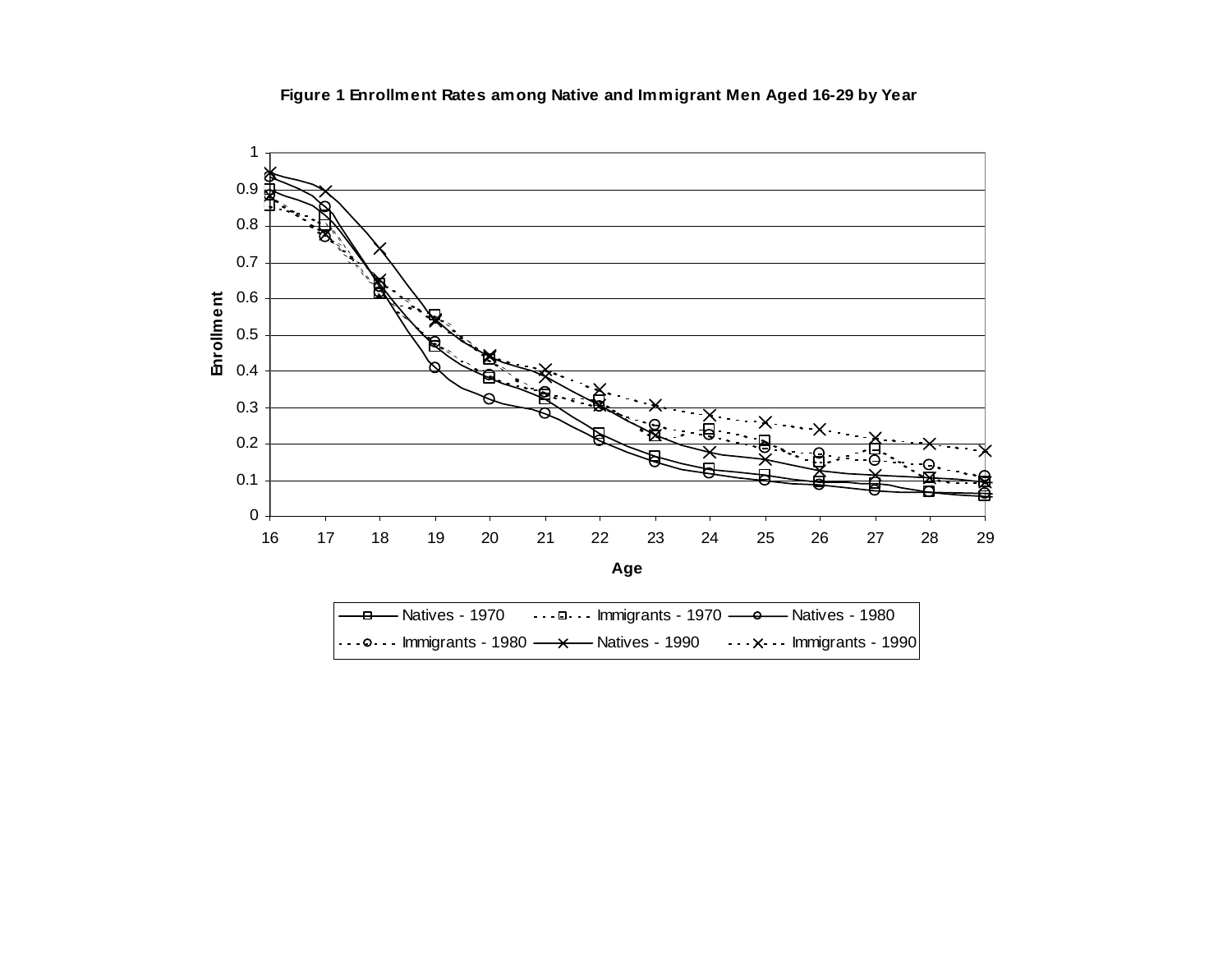Figure 2 Enrollment Rates among Native and Immigrant Men Aged 30-64 by Year



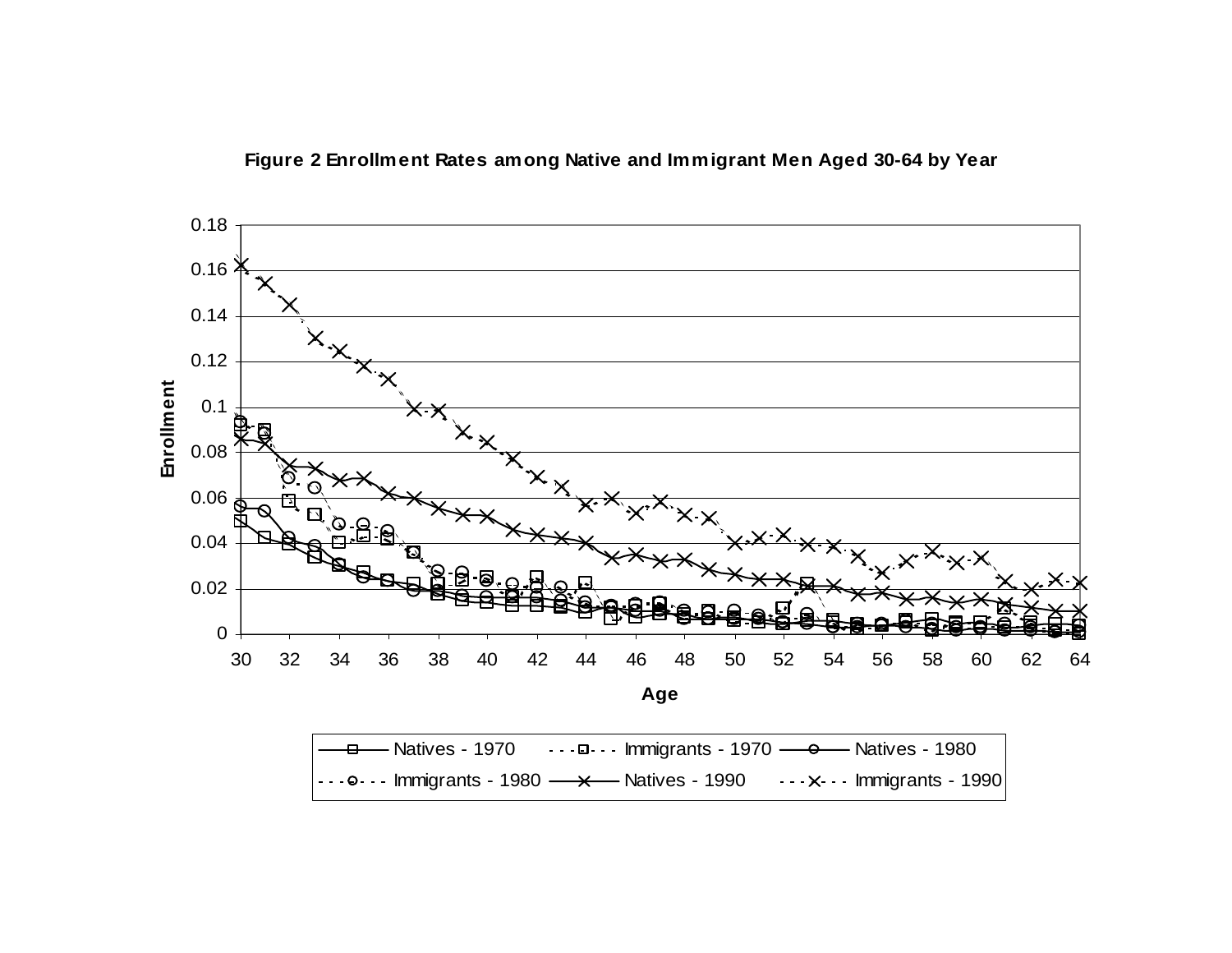**Figure 3 Enrollment Rates in Grades 1-12 and in Post Secondary Education among Native and Immigrant Men Aged 16-29 (Sample Averages over 1970, 1980 and 1990 Censuses)**

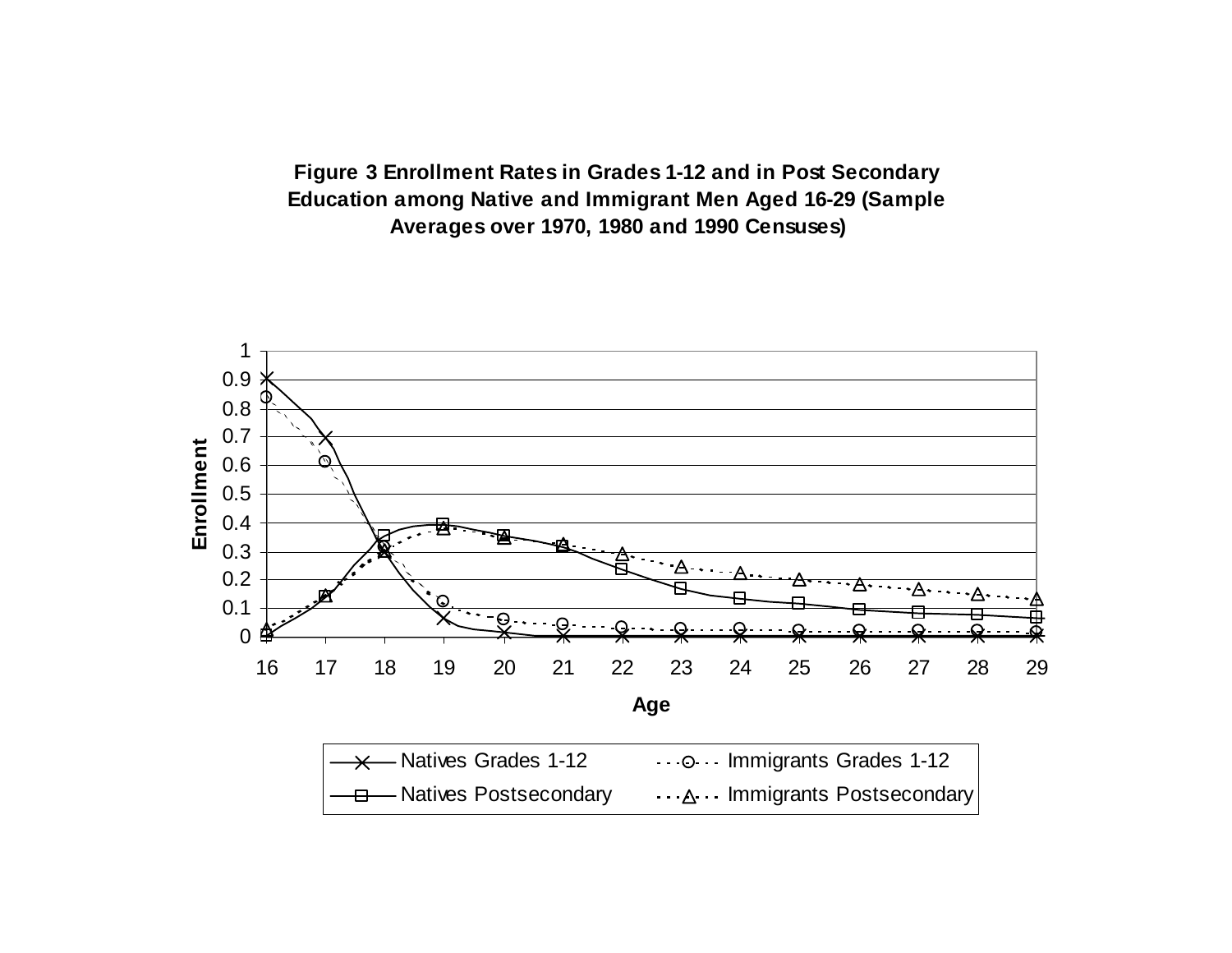**Figure 4 Enrollment Rates in Grades 1-12 and in Post Secondary Education among Native and Immigrant Men Aged 30-64 (Sample Averages over 1970, 1980 and 1990 Censuses)**

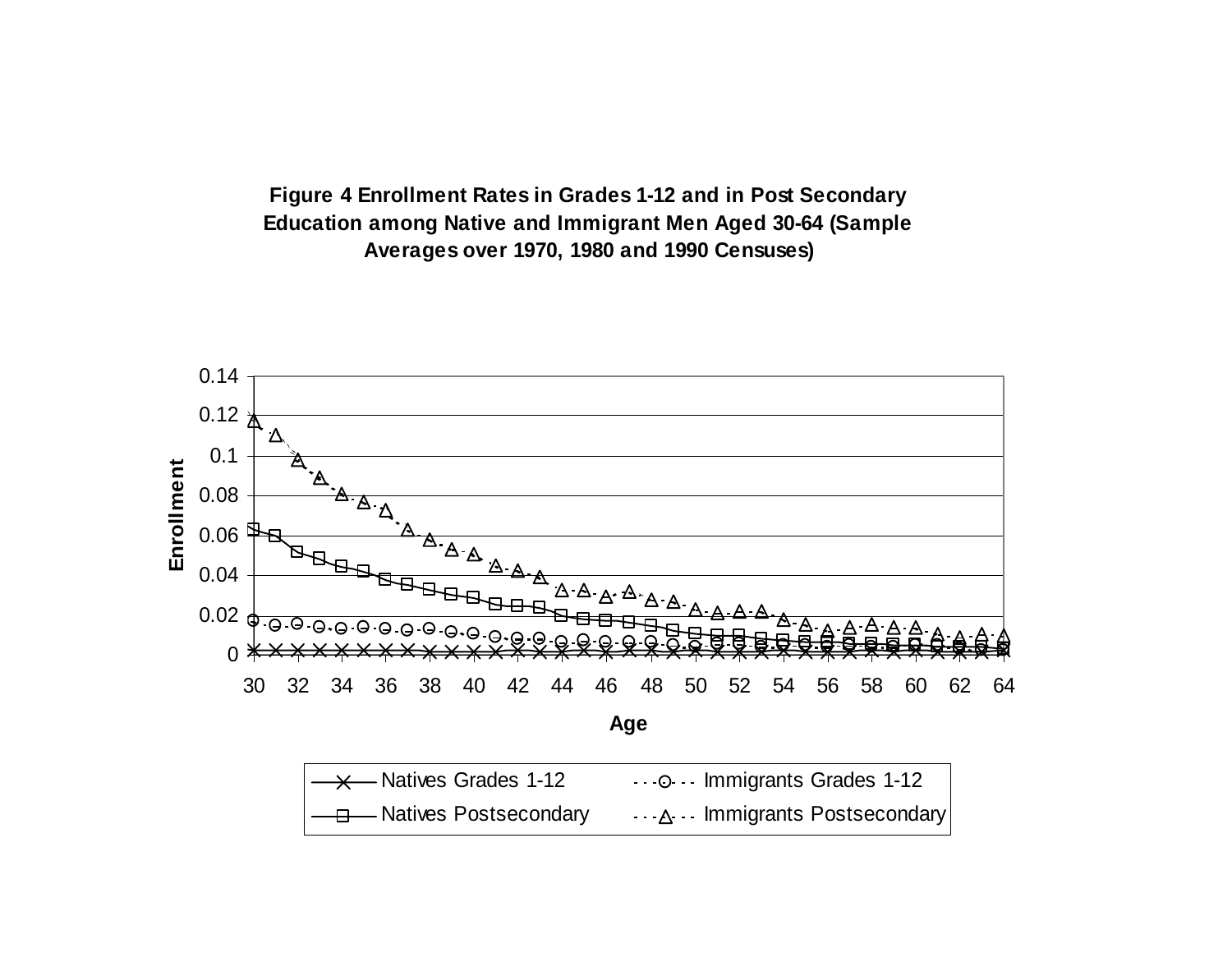

Figure 5 Predicted Difference in Probability of Enrollment in Grade 1-12 between Immigrants **and Natives by Immigrant's Age, 1990 Baseline.**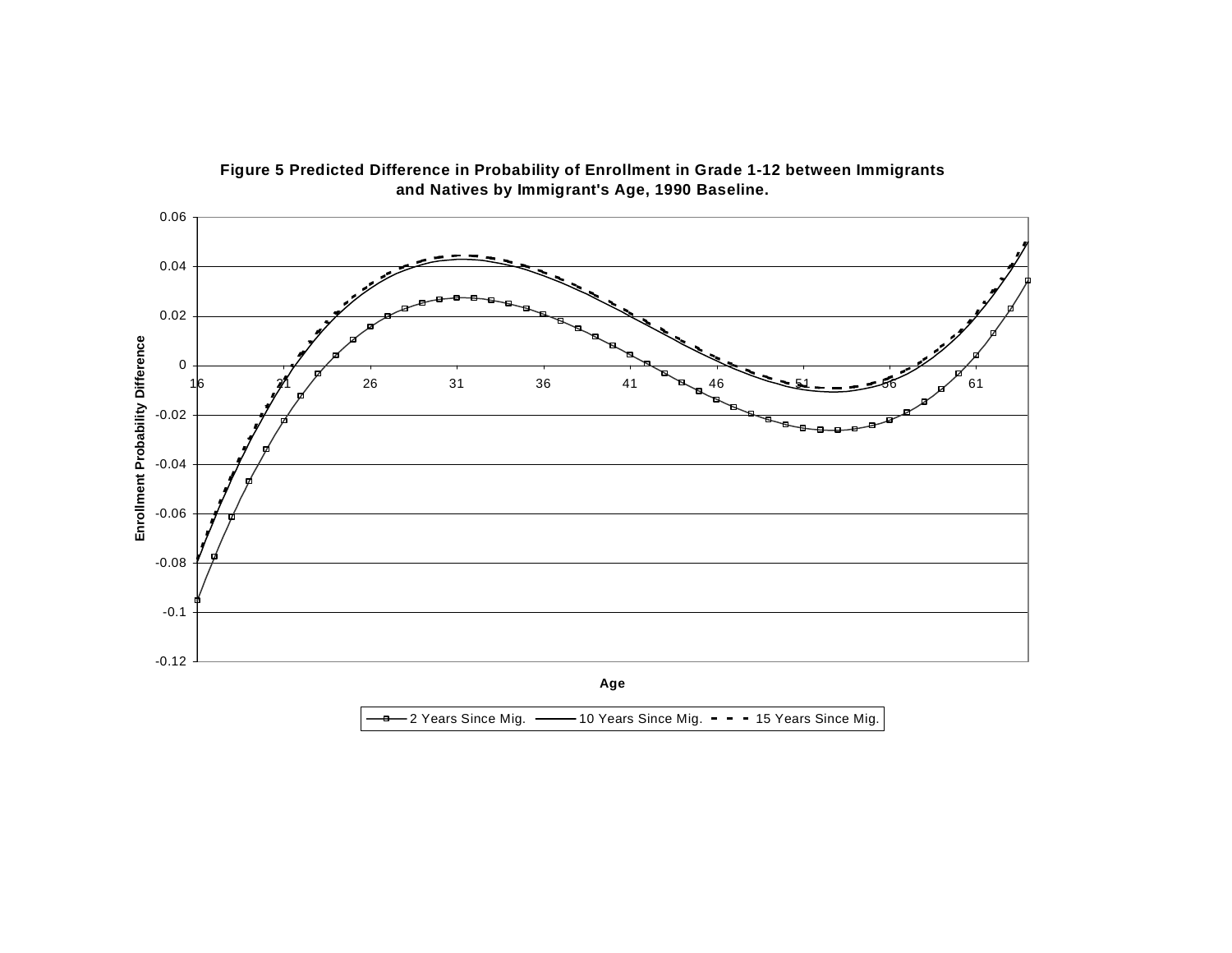

## Figure 6 Predicted Difference in Probability of Enrollment in Grade 1-12 between Immigrants **and Natives by Years Since Migration, 1990 Baseline.**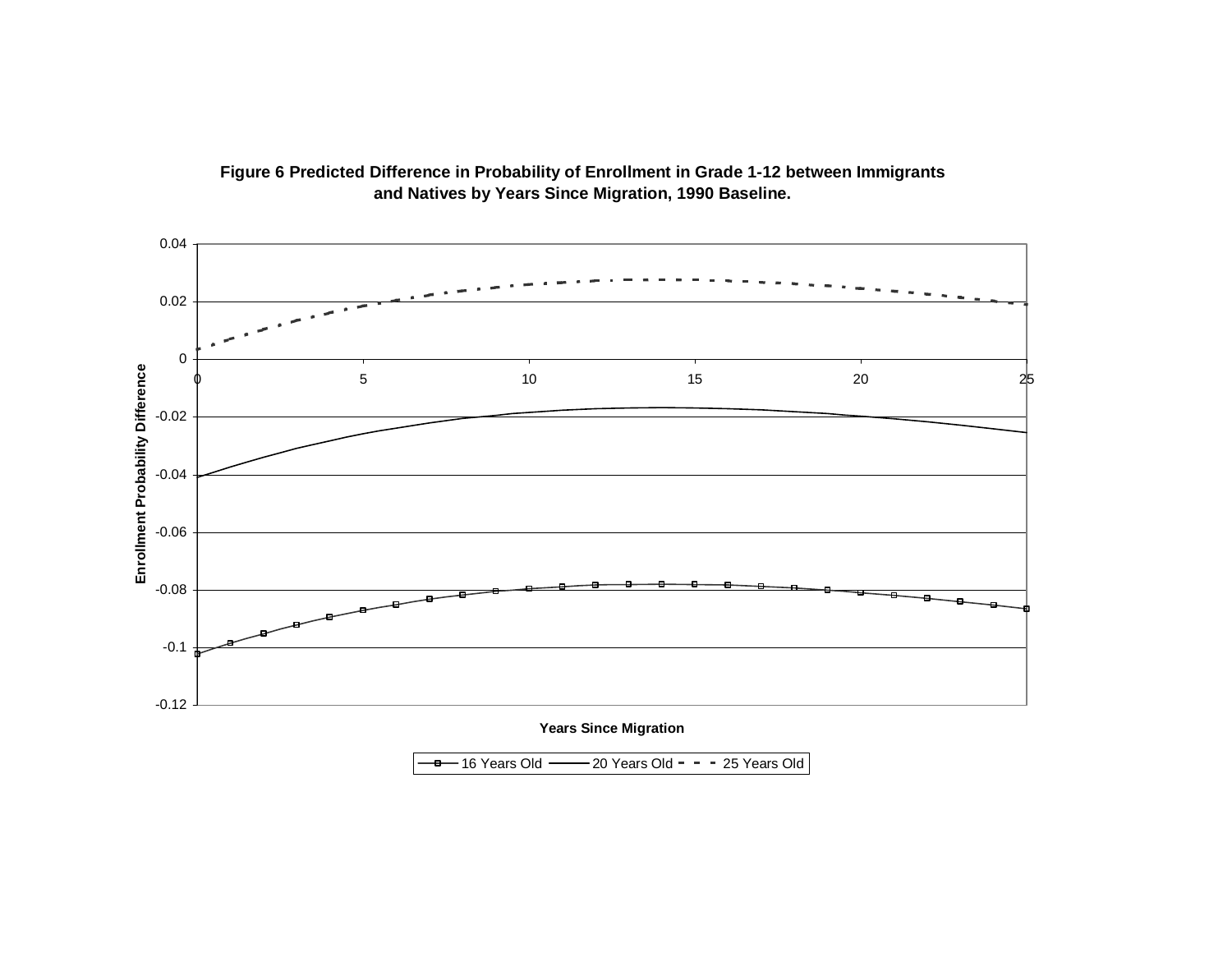

## Figure 7 Predicted Difference in Probability of Enrollment in College between Immigrants and **Natives by Immigrant's Age, 1990 Baseline.**

<sup>-B</sup> 2 Years Since Mig.  $-$  10 Years Since Mig.  $-$  - 15 Years Since Mig.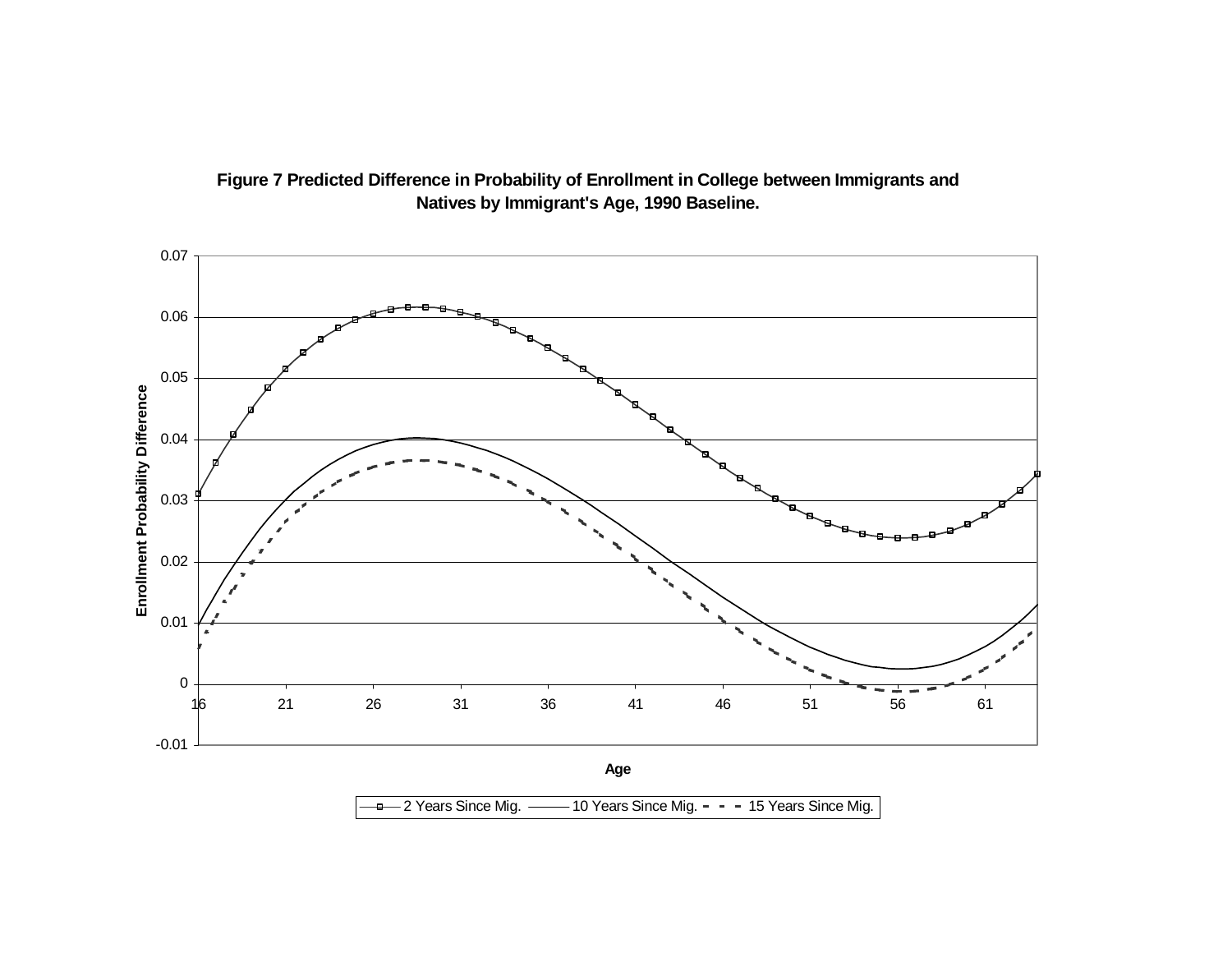

## Figure 8 Predicted Difference in Probability of Enrollment in College between Immigrants and **Natives by Years Since Migration, 1990 Baseline.**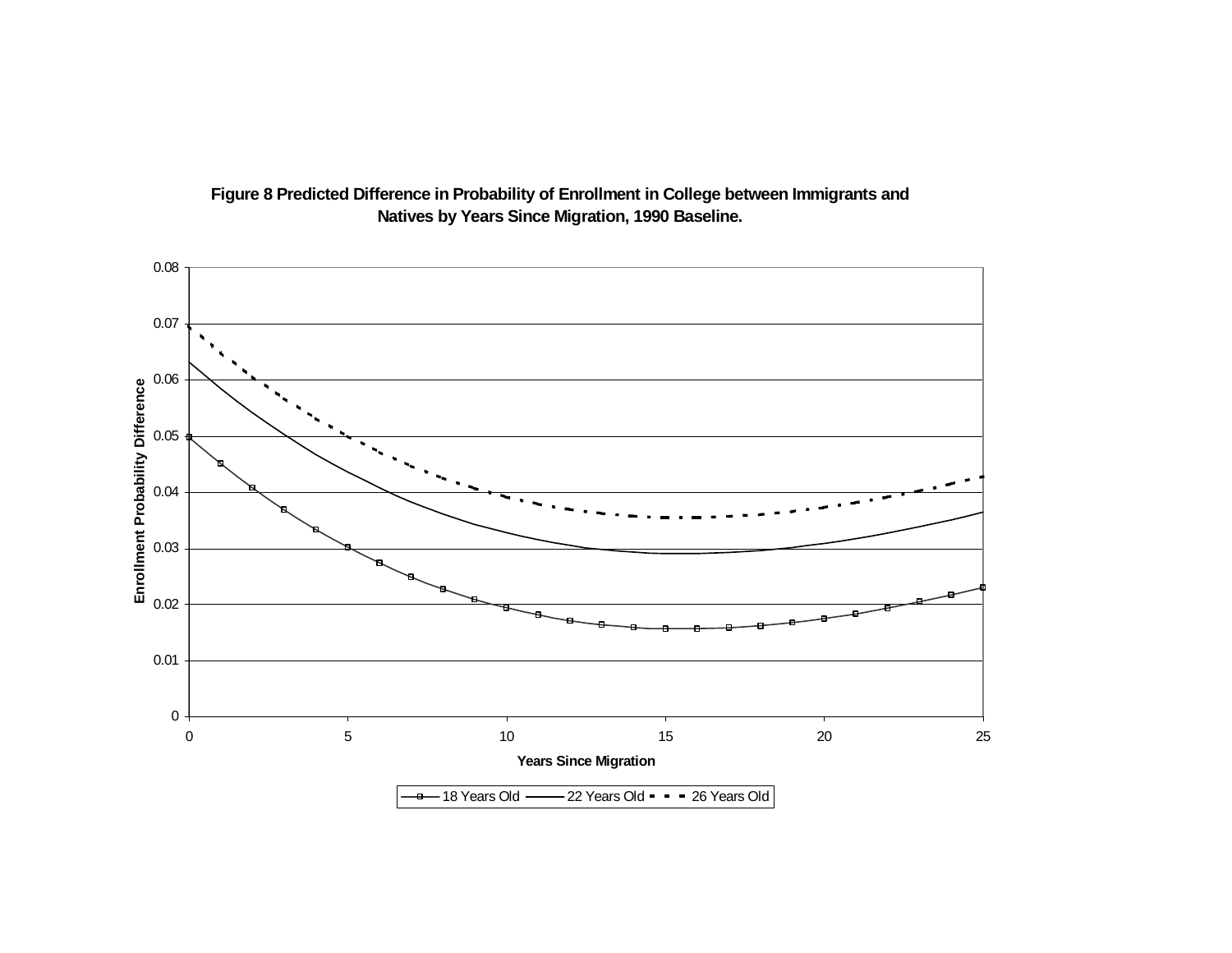

Figure 9 Predicted Difference in Years of Schooling between Natives and Immigrants, by **Immigrant's Age and Years Since Migration, 1990 Baseline and 1975-79 Cohort.**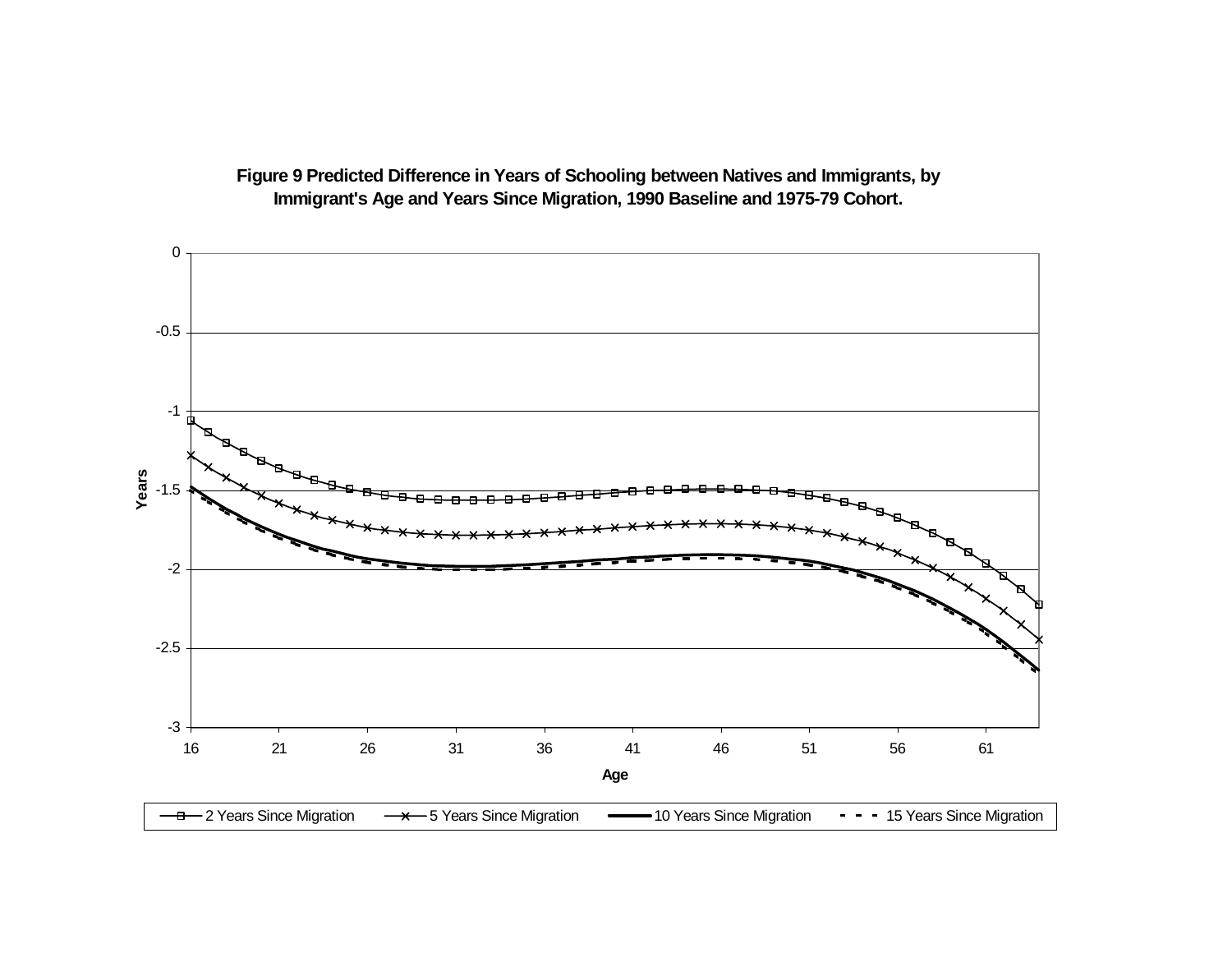